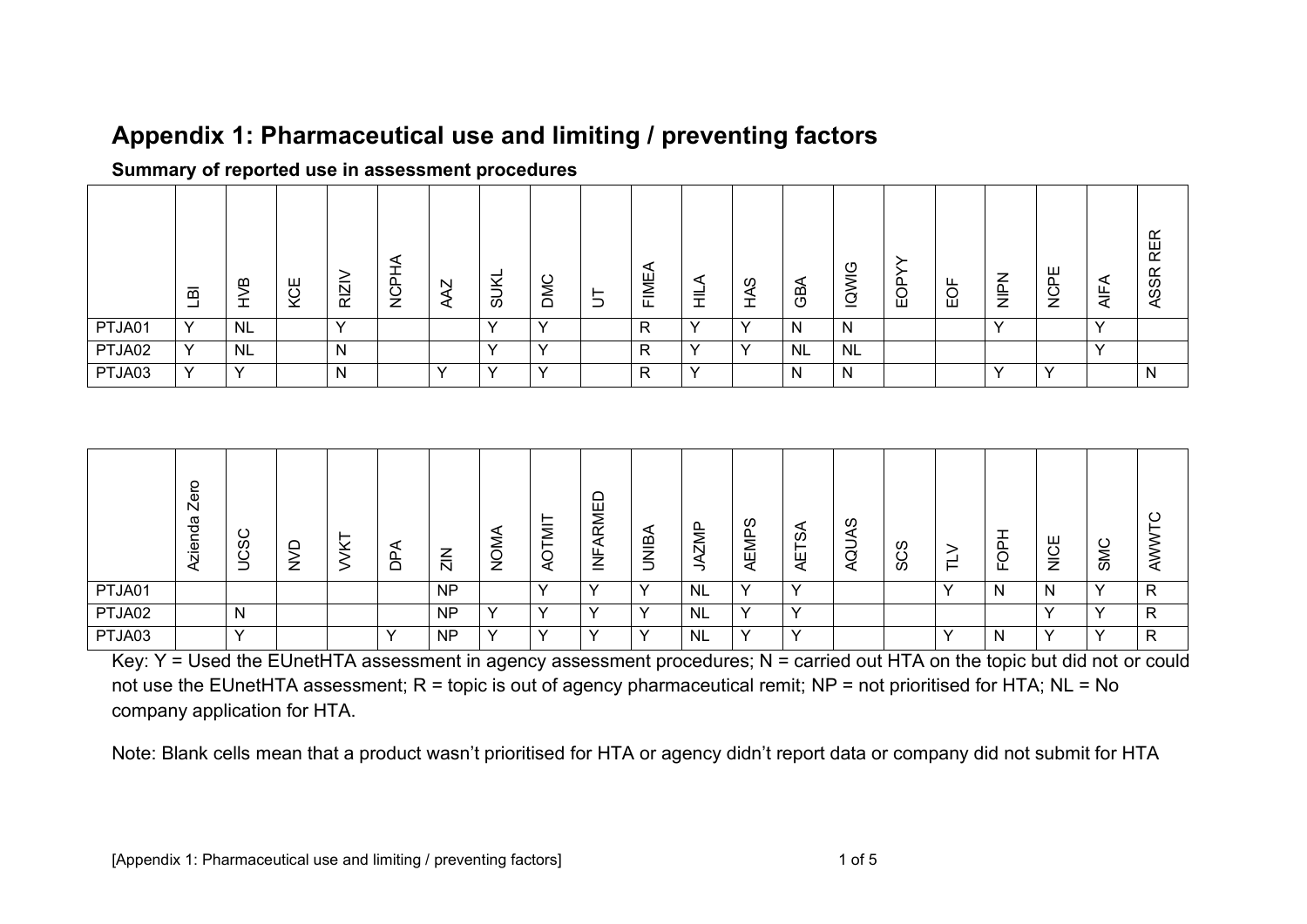|                             | $\overline{B}$ | ЯVН | KCE | <b>RIZIV</b> | <b>NCPHA</b> | AAZ | <b>SUKL</b>  | <b>DINC</b> | $\overline{5}$ | FIMEA | ⋖<br>륖       | <b>SVH</b>   | GBA          | <b>IQWIG</b> | ≻<br>EOPY | EOF | NIPN | <b>NCPE</b> | <b>AIFA</b>  | <b>RER</b><br><b>ASSR</b> |
|-----------------------------|----------------|-----|-----|--------------|--------------|-----|--------------|-------------|----------------|-------|--------------|--------------|--------------|--------------|-----------|-----|------|-------------|--------------|---------------------------|
| Timing                      |                |     |     |              |              |     |              | v           |                |       |              |              |              |              |           |     |      |             | $\mathbf{v}$ |                           |
| Evidence and<br>methodology |                |     |     |              |              |     |              |             |                |       |              |              | $\checkmark$ | $\checkmark$ |           |     |      |             |              |                           |
| Reliability                 |                |     |     |              |              |     |              |             |                |       |              | $\checkmark$ |              | $\checkmark$ |           |     |      |             |              |                           |
| Relevance                   |                |     |     |              |              |     | $\checkmark$ |             |                |       |              |              | $\checkmark$ | $\checkmark$ |           |     |      |             | $\mathbf{v}$ |                           |
| Language                    |                |     |     |              |              |     | $\checkmark$ |             |                |       | Y            | $\checkmark$ |              |              |           |     |      |             | $\checkmark$ |                           |
| Report<br>structure         |                |     |     |              |              |     |              |             |                |       | $\checkmark$ | $\checkmark$ | $\checkmark$ |              |           |     |      |             |              |                           |
| Accountability              |                |     |     |              |              |     |              |             |                |       |              |              |              | $\checkmark$ |           |     |      |             |              |                           |

## **Summary of factors limiting or preventing use of EUnetHTA assessments in assessment procedures = PTJA01**

|                             | ero<br>$\mathbb N$<br>Azienda | UCSC | QVN | VVKT | ⋖<br>$\overline{B}$ | $\frac{Z}{Z}$ | NOMA | AOTMIT       | <b>INFARMED</b> | <b>UNIBA</b> | <b>JAZMP</b> | AEMPS        | $\mathcal{S}^{\mathcal{A}}$<br>AET. | ၯ<br><b>AQUAS</b> | SCS | $\geq$       | FOPH | NICE         | SMC          | AWWTC |
|-----------------------------|-------------------------------|------|-----|------|---------------------|---------------|------|--------------|-----------------|--------------|--------------|--------------|-------------------------------------|-------------------|-----|--------------|------|--------------|--------------|-------|
| Timing                      |                               |      |     |      |                     |               |      |              |                 |              |              | $\checkmark$ |                                     |                   |     |              |      | $\mathbf{v}$ |              |       |
| Evidence and<br>methodology |                               |      |     |      |                     |               |      | $\checkmark$ |                 |              |              |              |                                     |                   |     |              |      |              |              |       |
| Reliability                 |                               |      |     |      |                     |               |      |              |                 |              |              |              |                                     |                   |     |              |      |              |              |       |
| Relevance                   |                               |      |     |      |                     |               |      | $\checkmark$ | Y               |              |              |              |                                     |                   |     | v            |      |              | $\checkmark$ |       |
| Language                    |                               |      |     |      |                     |               |      | $\checkmark$ |                 | $\checkmark$ |              | $\checkmark$ |                                     |                   |     | $\checkmark$ |      |              |              |       |
| Report structure            |                               |      |     |      |                     |               |      | $\checkmark$ | Y               |              |              | $\checkmark$ |                                     |                   |     | $\mathbf{v}$ |      |              |              |       |
| Accountability              |                               |      |     |      |                     |               |      |              |                 |              |              |              |                                     |                   |     |              |      |              |              |       |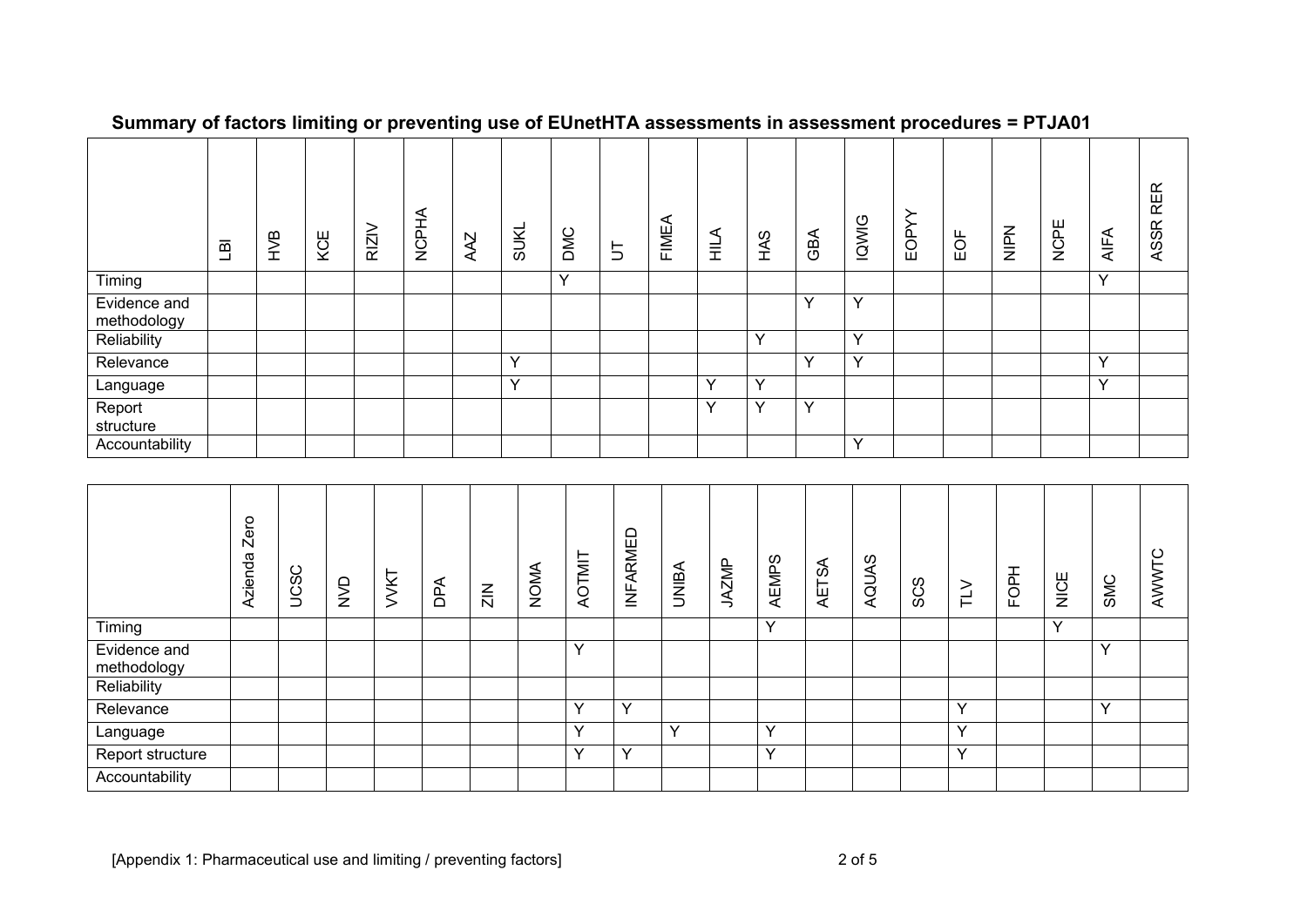|                                            | $\overline{B}$ | HVB | KCE | <b>RIZIV</b> | <b>NCPHA</b> | AAZ | <b>SUKL</b> | DMC          | $\overline{5}$ | ⋖<br><b>FIME</b> | ⋖<br>륖 | HAS          | GBA | <b>IQWIG</b> | ≻<br>EOPY | EOF | NIPN | <b>NCPE</b> | <b>AIFA</b>  | <b>RER</b><br><b>ASSR</b> |
|--------------------------------------------|----------------|-----|-----|--------------|--------------|-----|-------------|--------------|----------------|------------------|--------|--------------|-----|--------------|-----------|-----|------|-------------|--------------|---------------------------|
| Timing                                     |                |     |     | $\sqrt{}$    |              |     |             | $\checkmark$ |                |                  |        |              |     |              |           |     |      |             |              |                           |
| Evidence and<br>methodology<br>Reliability |                |     |     |              |              |     |             |              |                |                  |        |              |     |              |           |     |      |             |              |                           |
| Relevance                                  |                |     |     |              |              |     |             |              |                |                  |        |              |     |              |           |     |      |             | $\mathbf{v}$ |                           |
| Language                                   |                |     |     |              |              |     |             |              |                |                  | Y      | $\checkmark$ |     |              |           |     |      |             | $\checkmark$ |                           |
| Report<br>structure                        |                |     |     |              |              |     |             |              |                |                  | v      | $\checkmark$ |     |              |           |     |      |             |              |                           |
| Accountability                             |                |     |     |              |              |     |             |              |                |                  |        |              |     |              |           |     |      |             |              |                           |

## **Summary of factors limiting or preventing use of EUnetHTA assessments in assessment procedures = PTJA02**

|                             | ero<br>$\overline{\mathsf{N}}$<br>zienda<br>◀ | UCSC | <b>OVN</b> | VVKT | ⋖<br>$\overline{B}$ | $\frac{Z}{Z}$ | NOMA         | AOTMIT       | <b>INFARMED</b> | <b>UNIBA</b> | <b>JAZMP</b> | AEMPS        | AETSA | ၯ<br>AQUA! | SCS | $\geq$ | FOPH | NICE         | SMC | AWWTC |
|-----------------------------|-----------------------------------------------|------|------------|------|---------------------|---------------|--------------|--------------|-----------------|--------------|--------------|--------------|-------|------------|-----|--------|------|--------------|-----|-------|
| Timing                      |                                               |      |            |      |                     |               |              |              |                 |              |              | $\checkmark$ |       |            |     |        |      | $\checkmark$ |     |       |
| Evidence and<br>methodology |                                               |      |            |      |                     |               |              |              |                 |              |              |              |       |            |     |        |      |              |     |       |
| Reliability                 |                                               |      |            |      |                     |               |              | $\checkmark$ |                 |              |              |              |       |            |     |        |      |              |     |       |
| Relevance                   |                                               |      |            |      |                     |               |              |              |                 |              |              |              |       |            |     |        |      | $\checkmark$ |     |       |
| Language                    |                                               |      |            |      |                     |               |              | $\checkmark$ |                 | $\checkmark$ |              | $\checkmark$ |       |            |     |        |      |              |     |       |
| Report structure            |                                               |      |            |      |                     |               | $\checkmark$ | Y            |                 |              |              | Y            |       |            |     |        |      |              | v   |       |
| Accountability              |                                               |      |            |      |                     |               |              | $\checkmark$ |                 |              |              |              |       |            |     |        |      | v            |     |       |